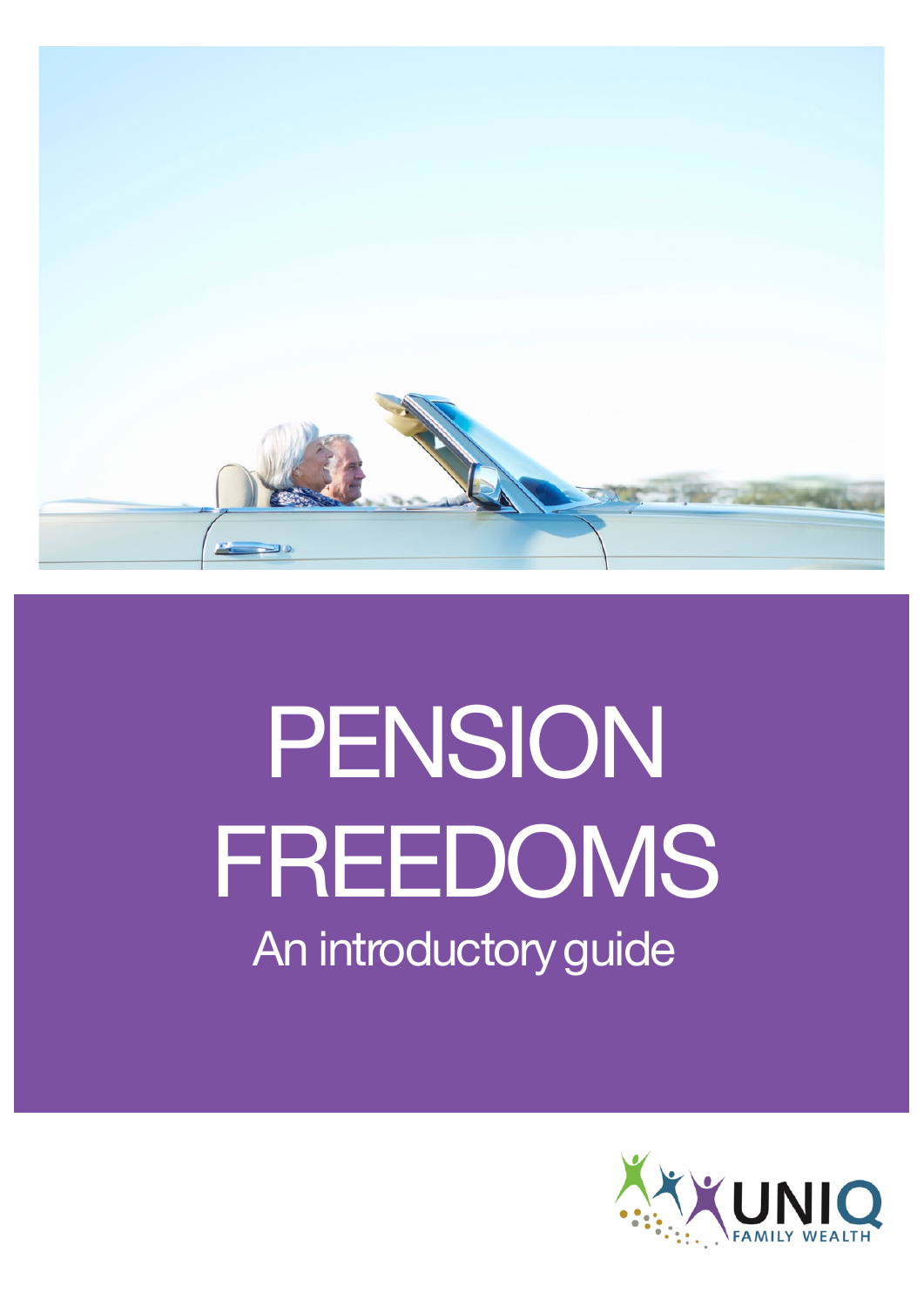### **Introduction** Pensions Freedoms



**"It's right you have this new pension freedom – after all, it is YOUR money"** George **Osborne** 

From April 2015, individuals have had more freedom to access their pensions. These changes mark a radical departure from the existing system, by giving you greater choice and trusting you with your own finances. Pensions freedoms will allow you to choose how to access the money you have saved in your pension pot.

But, with more choice comes complexity. To support you at a time when it is vital for you to select the best option for your future and your retirement, UNIQ has produced this overview of the options available to access your pension benefits, together with the key issues to consider.

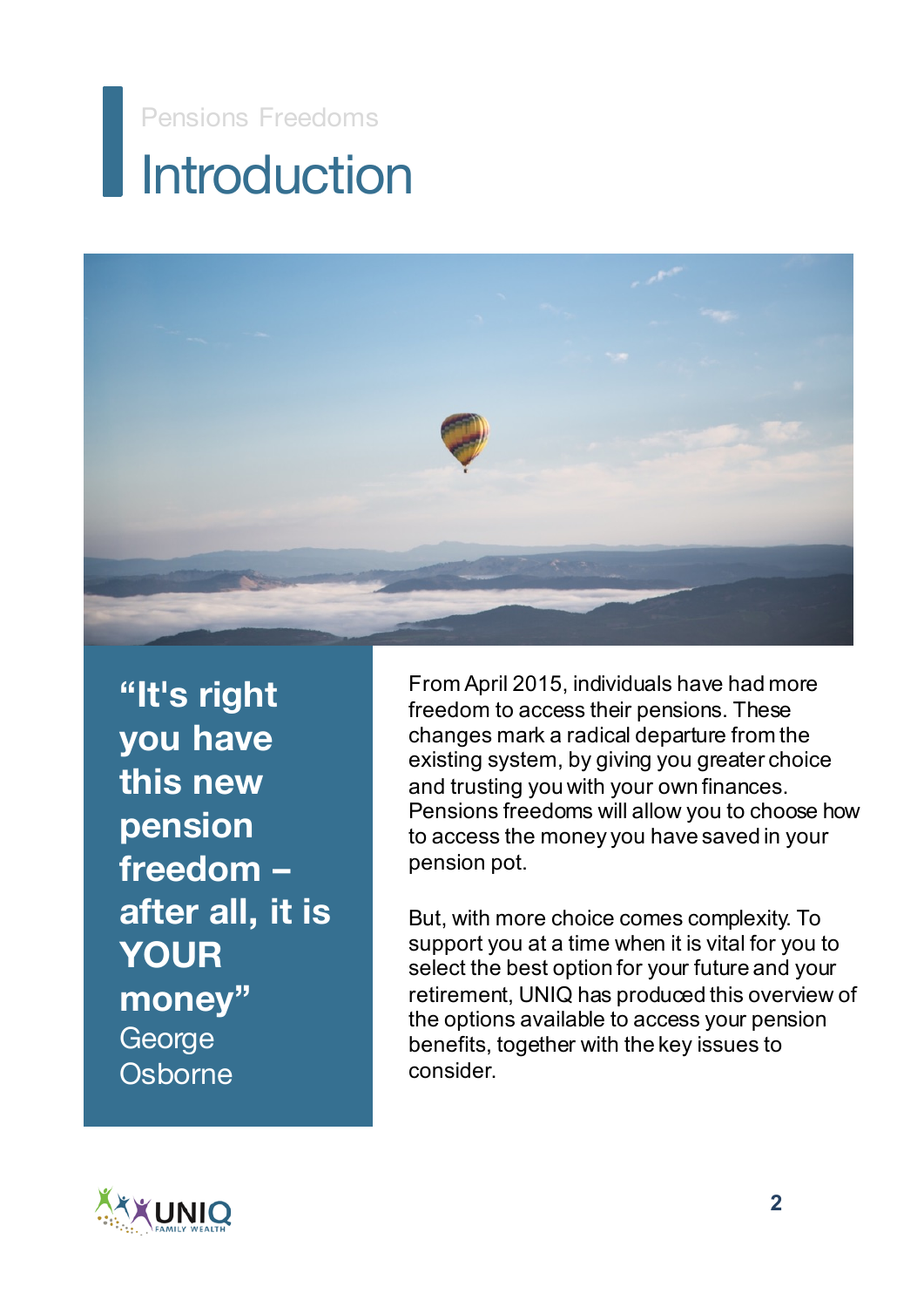## What does it mean for me?

In the past it was typical to use your pension to take a tax free lump sum and purchase an annuity which would provide you with a guaranteed income for life

From age 55 you have several options for your pension, you can choose to:

### Ø **Purchase an annuity**

You can still use your pension to purchase an annuity after taking take up to 25% of the value of your pension as a tax free lump sum. Alternatively you could use 100% of the value of your pension to purchase an annuity.

#### $\triangleright$  Keep your pension invested and move into Flexi Access Drawdown

Under Flexi Access Drawdown your pension fund remains invested. 25% of the fund value is available to you tax free, the remaining 75% is available but if withdrawn this is subject to income tax at your marginal rate. Withdrawals can be taken as a lump sum or a on more regular basis.

### $\triangleright$  Keep your pension invested and withdraw tax free lump sums

You can withdraw 25% of the pension fund tax free either as a lump sum or a series of lump sums. The remaining 75% of your pension fund remains invested,

The options above can also be mixed and matched as appropriate. Every individuals circumstance will be different so its important to look carefully at your own circumstance.

Please note, 25% of your pension fund will be available as a tax free lump sum, any income produced from any of the options above will be added to your income for the tax year in which the income is received and taxed at your marginal rate of income tax.

**Taxation example**: If you earned an income of £15,000 and withdraw your 25% tax free cash in the same year as well as an additional £10,000 income withdrawal from your pension pot. You would need to pay 20% income tax on the £10,000 income withdrawal.



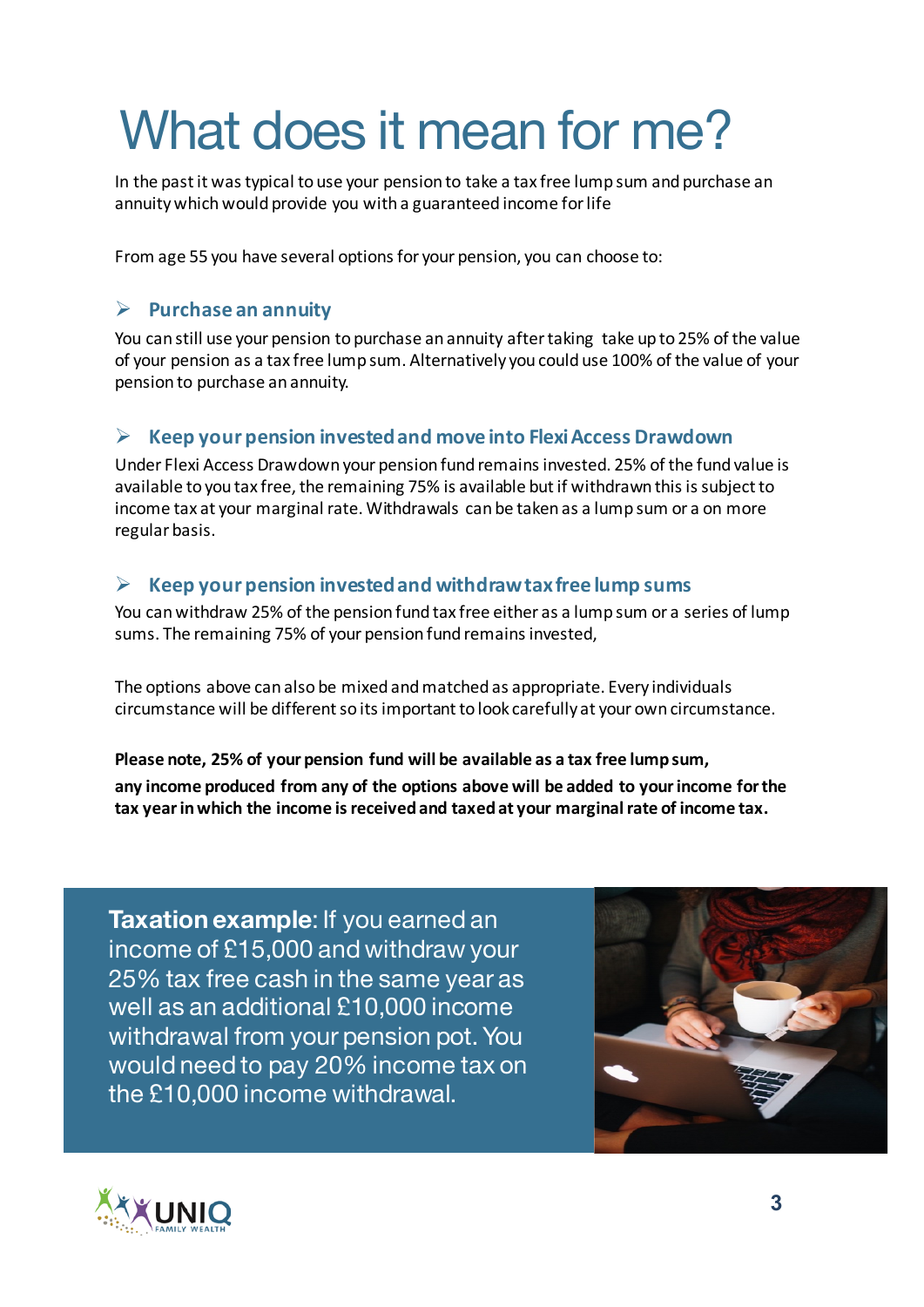# The new death benefit rules

Under the previous rules pension funds were subject to a 55% tax charge if the owner of the pension was over the age of 75. The 55% tax charge was also applicable on any part of the pension fund which had been accessed to provide an income or lump sum

This changed from April 2015. The rules now depend on the age at death or the investor.

If the pension investor dies before age 75 – the pension can be passed to any nominated beneficiaries completely tax free: the beneficiaries can withdraw the money as income or a lump sum as they require.

If the investor dies after age 75 any payments from the fund are taxed at the beneficiaries marginal income rate, while lump sums will be charged at a flat rate of 45 percent- which will be lowered to the beneficiary's marginal rate of income tax from the tax year 2016/2017.

### **The right qualifications**

To be able to fully advise you on all areas of pension planning a Financial Adviser must hold the pension transfer specialist qualification and hold the FCA permission – **advising on pension transfers and opt-outs**. Without these a Financial Adviser may not be authorised to fully advise you on all of the options available to you with your existing pensions, and you may miss out on valuable opportunities to utilise your pension to meet your life goals and objectives.

*At UNIQ we hold the pension transfer specialist qualification and the FCApermission – advising on pension transfers and opt-outs ensuring we can provide full advice on Pensions' Freedoms. Our clients generally haveat least £100,000 in assets including savings, investments, pensions and cash.*

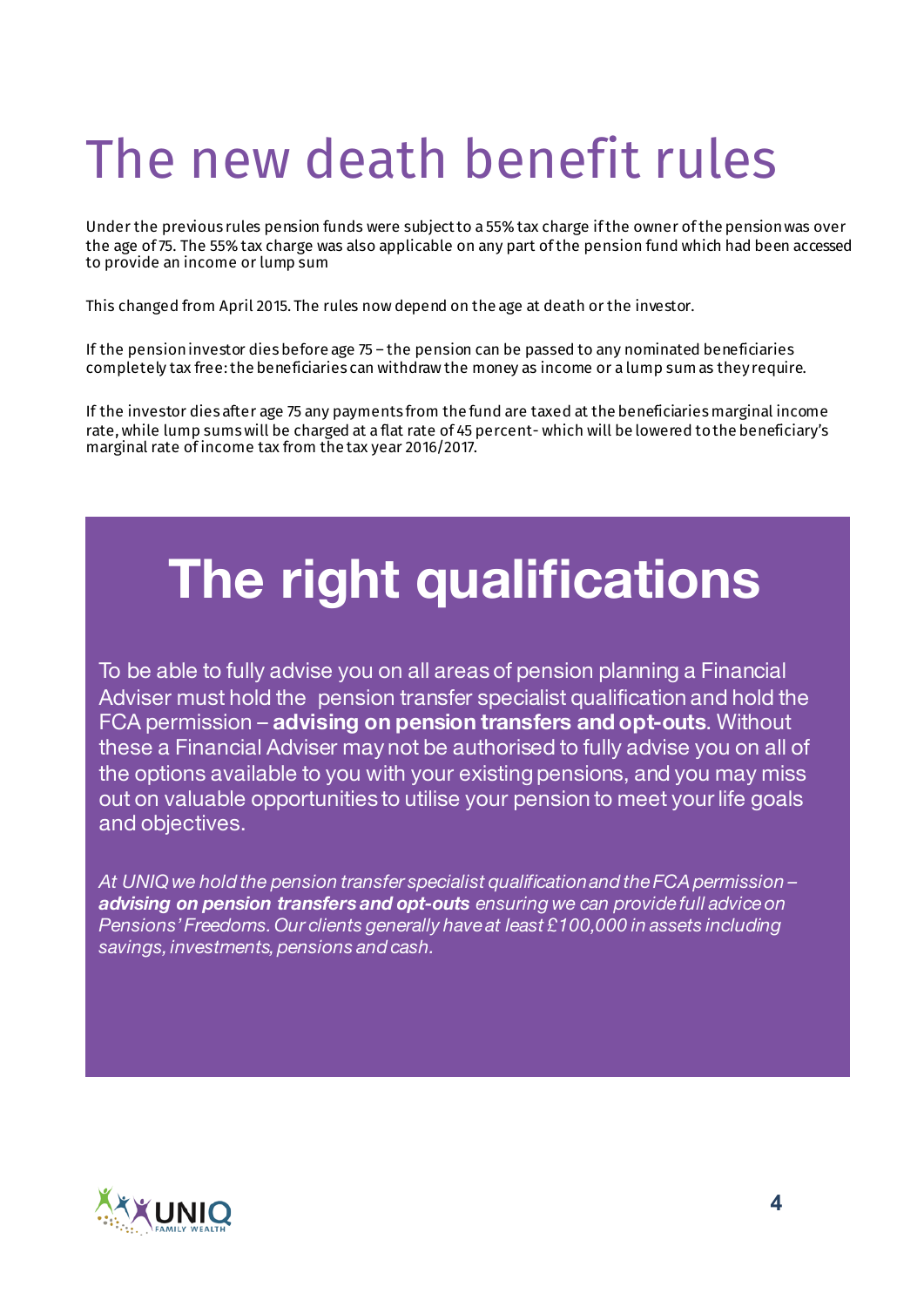

The introduction of these new choices are liberating and exciting but they also bring increased complexity when it comes to decision making. The choices you make now will impact how you live in retirement, so it essential you make the right decisions for you and your family, now and in the future.

### How we can help

At UNIQ Family Wealth our team of Financial Planners can help you clarify your retirement goals and guide you through the options. Using cash flow modelling we apply an in depth approach to help you make the right choices for your lifestyle whether you want to retire now, postpone retirement or take a phased approach.

#### **We offer an initial discovery meeting at our expense please call us on 029 20782330 or email**

theteam@uniqfamilywealth.co.uk.

Find us at uniqfamilywealth.co.uk

### **About The Author**

Marlene is the founder and owner of UNIQ Family Wealth that is built with a distinct family focus, drawing on her experience of owning a Financial Planning practice for 17 years. She is a Certified Financial Plannercm, Chartered Fellow of CISI and past President of the Institute of Financial Planning. Last year the firm won Retirement Planner of the Year. In her spare time she

enjoys being with her growing family, Zumba, music, skiing and entertaining.